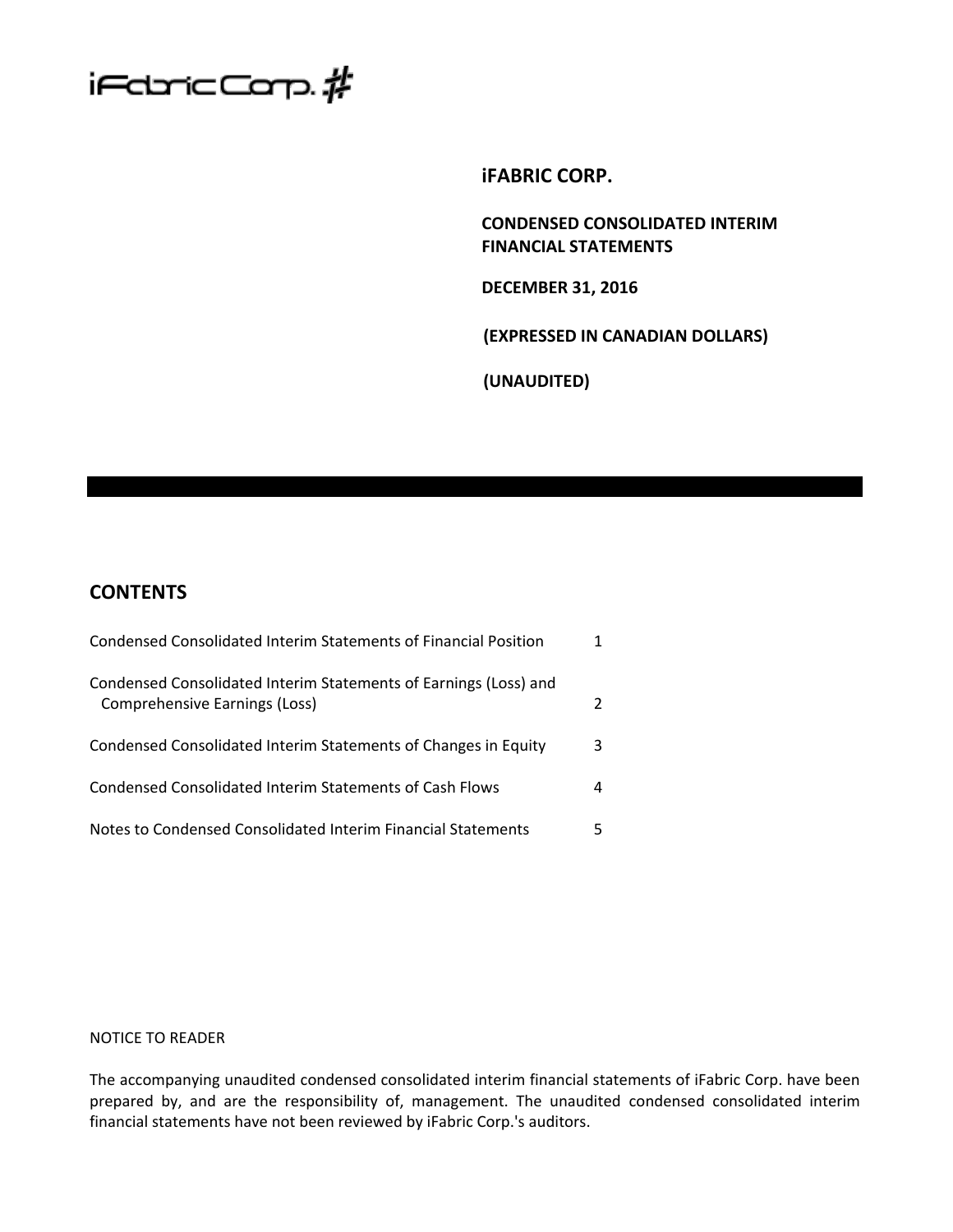## **iFABRIC CORP. CONDENSED CONSOLIDATED INTERIM STATEMENTS OF FINANCIAL POSITION (Unaudited, Expressed in Canadian Dollars)**

|                                                         | December 31, | September 30, |
|---------------------------------------------------------|--------------|---------------|
| As at                                                   | 2016         | 2016          |
| <b>ASSETS</b>                                           |              |               |
| <b>Current assets</b>                                   |              |               |
| Cash                                                    | 1,485,887    | 1,260,213     |
| Accounts receivable (note 4)                            | 2,078,029    | 2,830,179     |
| Inventories (note 5)                                    | 3,870,244    | 3,531,402     |
| Prepaid expenses and deposits (note 6)                  | 434,032      | 336,700       |
| Foreign exchange forward contracts (note 7)             | 31,647       | 87,192        |
| <b>Total current assets</b>                             | 7,899,839    | 8,045,686     |
| Non-current assets                                      |              |               |
| Property, plant and equipment                           | 2,926,486    | 2,938,651     |
| Deferred development costs                              | 396,341      | 436,706       |
| Deferred income taxes                                   | 863,000      | 820,000       |
| Goodwill                                                | 55,050       | 55,050        |
| <b>Total non-current assets</b>                         | 4,240,877    | 4,250,407     |
| <b>Total assets</b>                                     | 12,140,716   | 12,296,093    |
| <b>LIABILITIES</b>                                      |              |               |
| <b>Current liabilities</b>                              |              |               |
| Bank indebtedness (note 8)                              | 753,112      | 889,903       |
| Accounts payable and accrued liabilities (note 9)       | 1,689,599    | 1,575,948     |
| Income taxes payable                                    | 27,405       | 19,980        |
| Current portion due to related parties                  | 132,886      | 139,788       |
| Current portion of bank loan payable                    | 120,000      | 120,000       |
| <b>Total current liabilities</b>                        | 2,723,002    | 2,745,619     |
| <b>Non-current liabilties</b>                           |              |               |
| Due to related parties                                  | 567,877      | 563,809       |
| Bank loan payable                                       | 1,300,000    | 1,330,000     |
| <b>Total non-current liabilities</b>                    | 1,867,877    | 1,893,809     |
| <b>Total liabilities</b>                                | 4,590,879    | 4,639,428     |
| Commitments (note 13)                                   |              |               |
| <b>EQUITY</b>                                           |              |               |
| Equity attributable to iFabric Corp. shareholders       |              |               |
| Capital stock (note 12)                                 | 2,807,538    | 2,807,538     |
| <b>Contributed surplus</b>                              | 125,568      |               |
| Warrants (note 12)                                      | 579,293      | 704,861       |
| Options (note 12)                                       | 1,348,176    | 1,331,717     |
| <b>Retained earnings</b>                                | 2,668,519    | 2,793,894     |
| Total equity attributable to iFabric Corp. shareholders | 7,529,094    | 7,638,010     |
| Non-controlling interest                                | 20,743       | 18,655        |
| <b>Total equity</b>                                     | 7,549,837    | 7,656,665     |
| <b>Total liabilities and equity</b>                     | 12,140,716   | 12,296,093    |

Approved on behalf of the Board of Directors on February 13, 2017:

| "Hylton Karon" | "Hilton F |
|----------------|-----------|
| Director       | Director  |

*"Hylton Karon"* "*Hilton Price"* 

The accompanying notes are an integral part of these unaudited condensed consolidated interim financial statements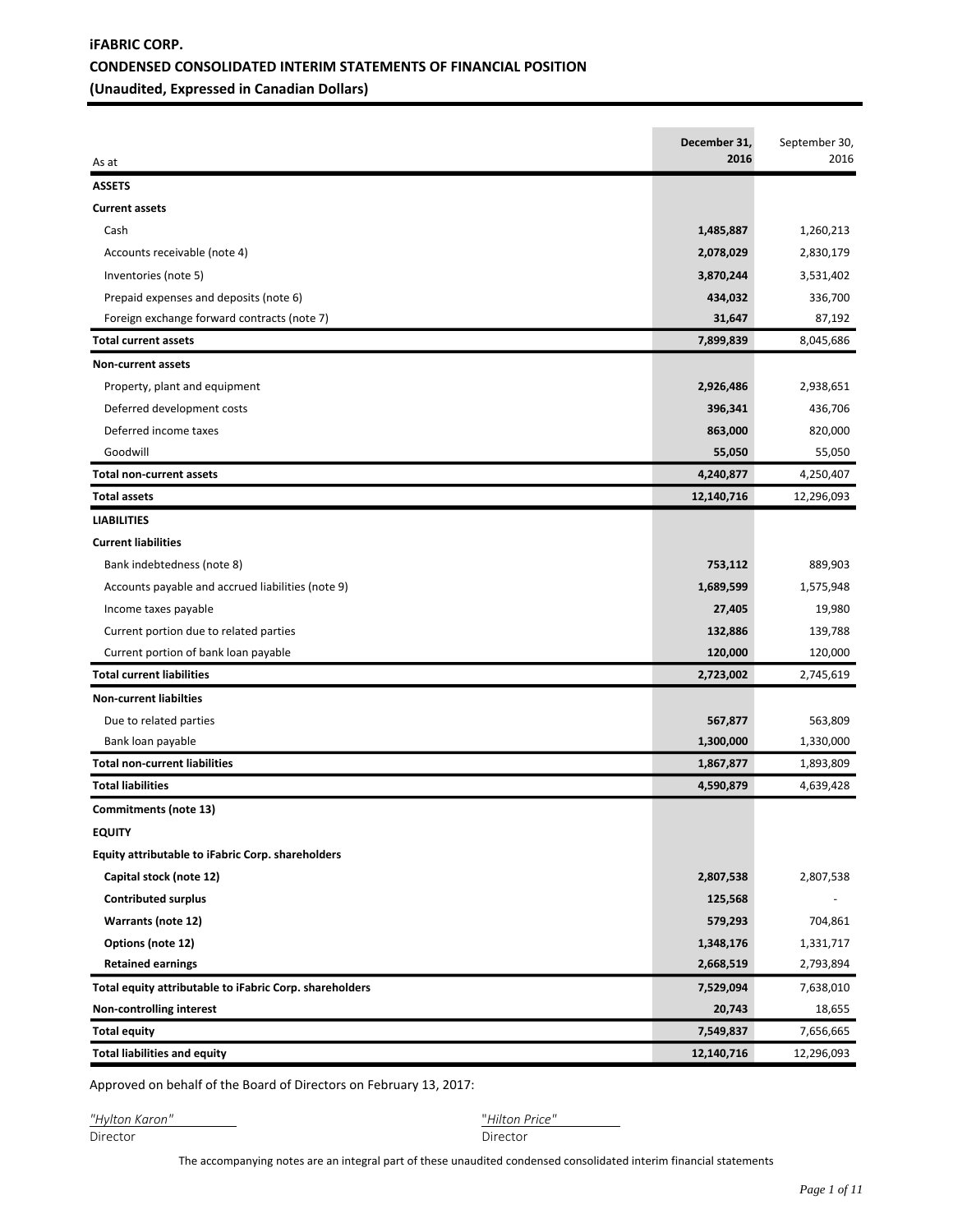## **iFABRIC CORP. CONDENSED CONSOLIDATED INTERIM STATEMENTS OF EARNINGS (LOSS) AND COMPREHENSIVE EARNINGS (LOSS) (Unaudited, Expressed in Canadian Dollars)**

| For the three months ended December 31,                                | 2016       | 2015      |
|------------------------------------------------------------------------|------------|-----------|
| <b>REVENUE</b>                                                         | 3,102,120  | 3,329,010 |
| <b>COST OF SALES</b>                                                   | 1,955,034  | 1,544,795 |
| <b>GROSS PROFIT</b>                                                    | 1,147,086  | 1,784,215 |
| <b>EXPENSES</b>                                                        |            |           |
| Selling, general and administrative costs                              | 1,210,046  | 1,651,592 |
| Interest on operating line                                             | 9,878      | 3,875     |
| Interest on long-term debt                                             | 14,178     | 9,657     |
| Amortization of property, plant and equipment                          | 12,503     | 8,649     |
| Amortization of deferred development costs                             | 40,366     | 40,366    |
|                                                                        | 1,286,971  | 1,714,139 |
| <b>EARNINGS (LOSS) FROM OPERATIONS</b>                                 | (139, 885) | 70,076    |
| OTHER EXPENSES (INCOME)                                                |            |           |
| Share-based compensation                                               | 16,459     | 44,405    |
| Gain on foreign exchange                                               | (4, 405)   | (48, 783) |
|                                                                        | 12,054     | (4, 378)  |
| <b>EARNINGS (LOSS) BEFORE INCOME TAXES</b>                             | (151, 939) | 74,454    |
| PROVISION FOR (RECOVERY OF) INCOME TAXES                               |            |           |
| Current                                                                | 14,348     | 76,909    |
| Deferred                                                               | (43,000)   | (43, 851) |
|                                                                        | (28, 652)  | 33,058    |
| NET EARNINGS (LOSS) AND COMPREHENSIVE EARNINGS (LOSS)                  | (123, 287) | 41,396    |
| NET EARNINGS (LOSS) AND COMPREHENSIVE EARNINGS (LOSS) ATTRIBUTABLE TO: |            |           |
| iFabric Corp. shareholders                                             | (125, 375) | 39,588    |
| Non-controlling interest                                               | 2,088      | 1,808     |
|                                                                        | (123, 287) | 41,396    |
| <b>EARNINGS (LOSS) PER SHARE (note 11)</b>                             |            |           |
| <b>Basic</b>                                                           | (0.005)    | 0.002     |
| Diluted                                                                | (0.005)    | 0.001     |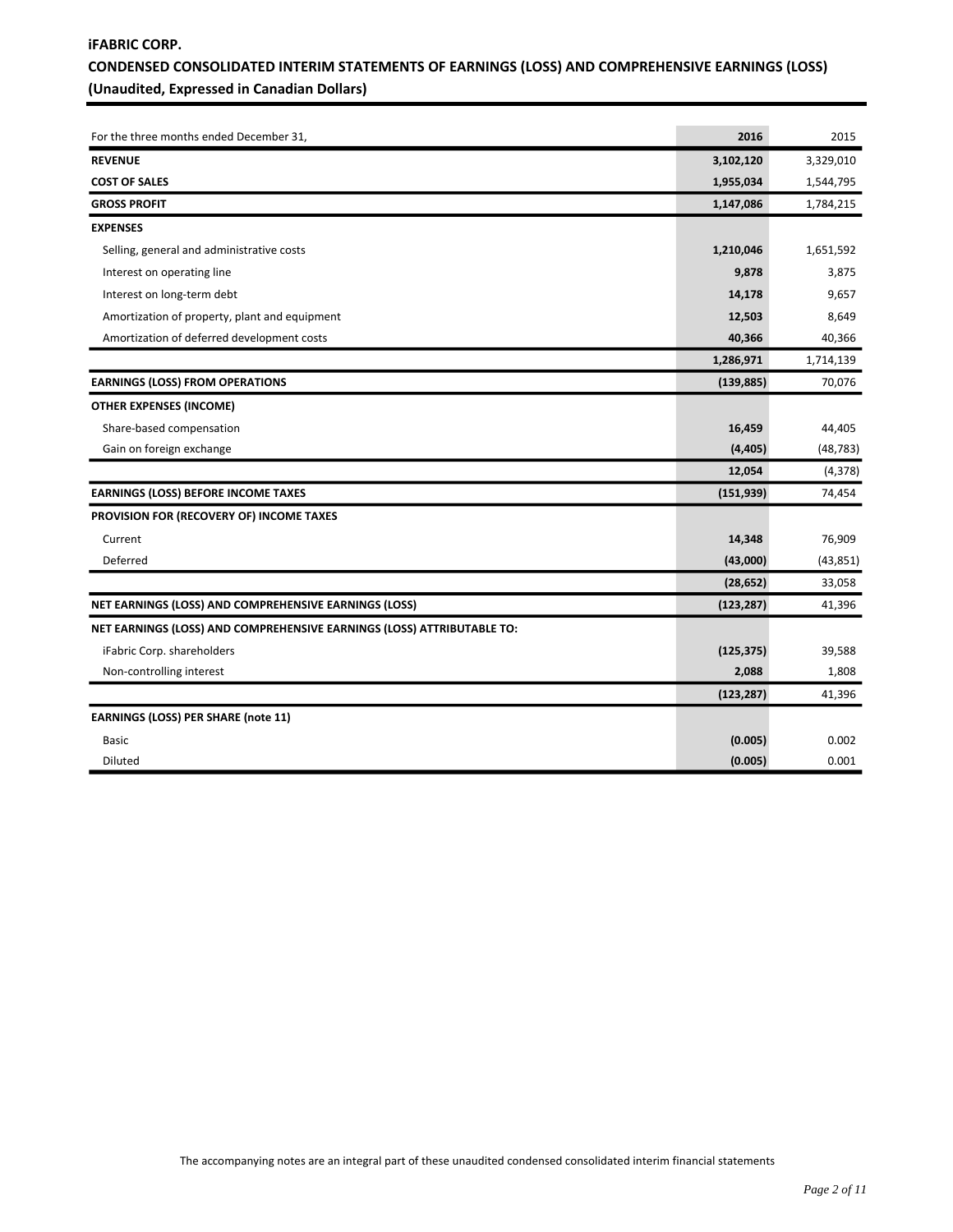## **iFABRIC CORP. CONDENSED CONSOLIDATED INTERIM STATEMENTS OF CHANGES IN EQUITY (Unaudited, Expressed in Canadian Dollars)**

|                                     |                          | Attributable to iFabric Corp. shareholders |                          |                          |                          |                          |                             |                          |
|-------------------------------------|--------------------------|--------------------------------------------|--------------------------|--------------------------|--------------------------|--------------------------|-----------------------------|--------------------------|
|                                     | Capital stock            | Contributed<br>surplus                     | Warrants                 | Options                  | Retained<br>earnings     | Total                    | Non-controlling<br>interest | Total equity             |
| Balance at September 30, 2016       | 2,807,538                |                                            | 704,861                  | 1,331,717                | 2,793,894                | 7,638,010                | 18,655                      | 7,656,665                |
| Total comprehensive earnings (loss) | $\overline{\phantom{0}}$ | $\overline{\phantom{a}}$                   |                          | $\overline{\phantom{a}}$ | (125, 375)               | (125, 375)               | 2,088                       | (123, 287)               |
| Expiry of warrants                  | $\overline{\phantom{0}}$ | 125,568                                    | (125, 568)               |                          | $\overline{\phantom{a}}$ | $\overline{\phantom{0}}$ | $\overline{\phantom{a}}$    | $\overline{\phantom{a}}$ |
| Share-based compensation            | $\overline{\phantom{0}}$ | $\overline{\phantom{a}}$                   | $\overline{\phantom{a}}$ | 16,459                   | $\overline{\phantom{a}}$ | 16,459                   | $\overline{\phantom{0}}$    | 16,459                   |
| Balance at December 31, 2016        | 2,807,538                | 125,568                                    | 579,293                  | 1,348,176                | 2,668,519                | 7,529,094                | 20,743                      | 7,549,837                |

|                               | Attributable to iFabric Corp. shareholders |                        |                          |                          |                          |           |                             |              |
|-------------------------------|--------------------------------------------|------------------------|--------------------------|--------------------------|--------------------------|-----------|-----------------------------|--------------|
|                               | Capital stock                              | Contributed<br>surplus | Warrants                 | Options                  | Retained<br>earnings     | Total     | Non-controlling<br>interest | Total equity |
| Balance at September 30, 2015 | 2,743,530                                  |                        | 704,861                  | 1,241,323                | 3,167,871                | 7,857,585 | 14,840                      | 7,872,425    |
| Total comprehensive earnings  | $\overline{\phantom{a}}$                   | -                      | $\overline{\phantom{a}}$ | $\overline{\phantom{a}}$ | 39,588                   | 39,588    | 1,808                       | 41,396       |
| Share-based compensation      | $\overline{\phantom{a}}$                   |                        |                          | 44.405                   | $\overline{\phantom{0}}$ | 44,405    | $\overline{\phantom{0}}$    | 44,405       |
| Balance at December 31, 2015  | 2,743,530                                  |                        | 704,861                  | 1,285,728                | 3,207,459                | 7,941,578 | 16,648                      | 7,958,226    |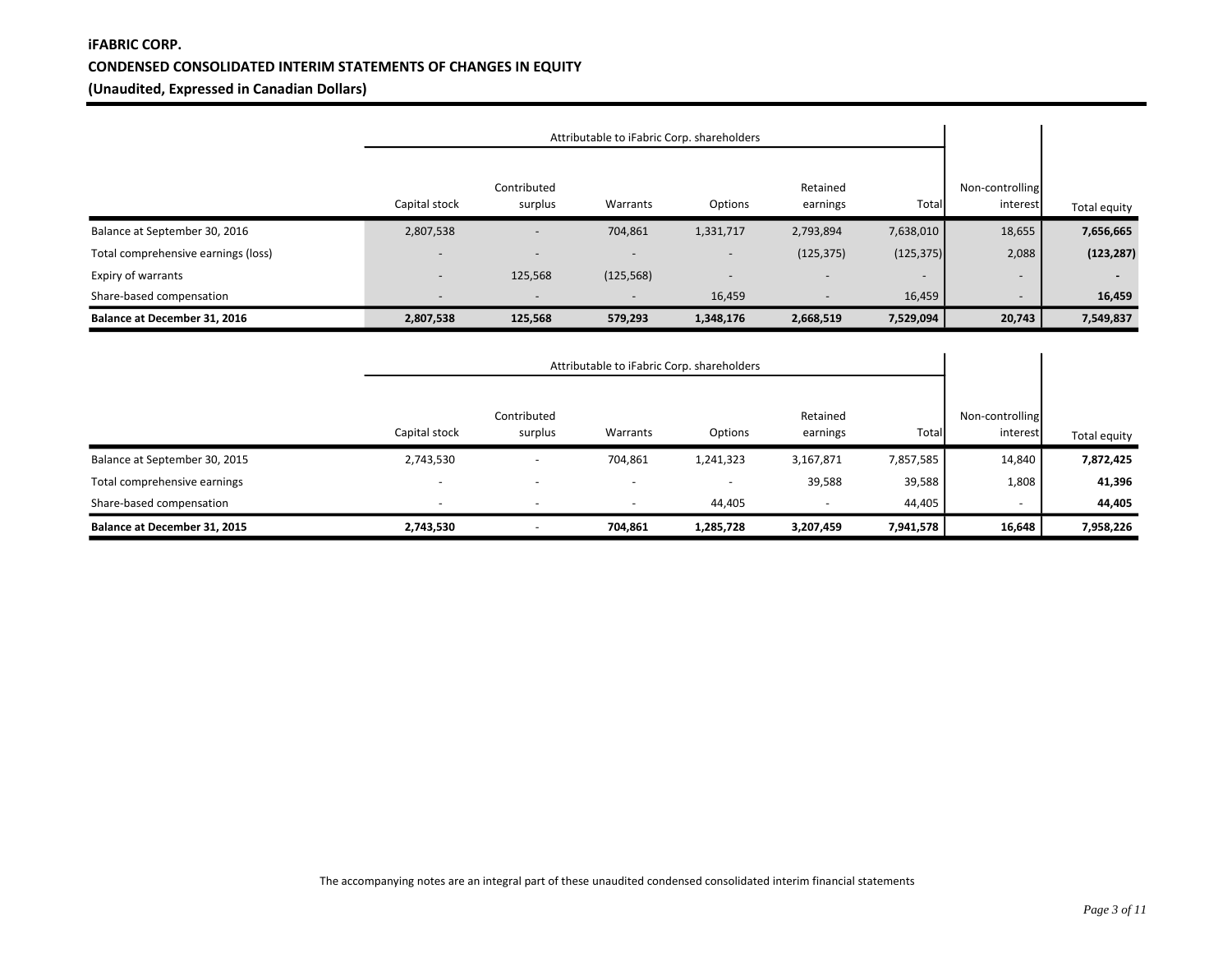## **iFABRIC CORP. CONDENSED CONSOLIDATED INTERIM STATEMENTS OF CASH FLOWS (Unaudited, Expressed in Canadian Dollars)**

| For the three months ended December 31,                     | 2016       | 2015       |
|-------------------------------------------------------------|------------|------------|
| CASH WAS PROVIDED BY (USED IN)                              |            |            |
| <b>OPERATING ACTIVITIES</b>                                 |            |            |
| Total comprehensive earnings (loss)                         | (123, 287) | 41,396     |
| Items not affecting cash                                    |            |            |
| Amortization of property, plant and equipment               | 12,503     | 8,649      |
| Amortization of deferred development costs                  | 40,366     | 40,366     |
| Fair value adjustment on foreign exchange forward contracts | 57,405     | 21,988     |
| Share-based compensation                                    | 16,459     | 44,405     |
| Deferred income tax recovery                                | (43,000)   | (43, 851)  |
|                                                             | (39, 554)  | 112,953    |
| Change in non-cash operating working capital items          |            |            |
| Accounts receivable                                         | 752,150    | 222,398    |
| Inventories                                                 | (338, 842) | (584, 605) |
| Prepaid expenses and deposits                               | (97, 332)  | 176,066    |
| Foreign exchange forward contracts                          | (1,860)    | (2,970)    |
| Accounts payable and accrued liabilities                    | 113,651    | (668, 420) |
| Income taxes payable                                        | 7,425      | 76,908     |
|                                                             | 435,192    | (780, 623) |
|                                                             | 395,638    | (667, 670) |
| <b>FINANCING ACTIVITIES</b>                                 |            |            |
| Bank operating line                                         | (136, 792) | 709,777    |
| Due to related parties                                      | (2,834)    | (42, 242)  |
| Repayment of bank loan                                      | (30,000)   | (30,000)   |
|                                                             | (169, 626) | 637,535    |
| <b>INVESTING ACTIVITIES</b>                                 |            |            |
| Purchase of property, plant and equipment                   | (339)      |            |
|                                                             | (339)      |            |
| <b>CHANGE IN CASH POSITION</b>                              | 225,674    | (30, 135)  |
| CASH, beginning of period                                   | 1,260,213  | 852,016    |
| CASH, end of period                                         | 1,485,887  | 821,881    |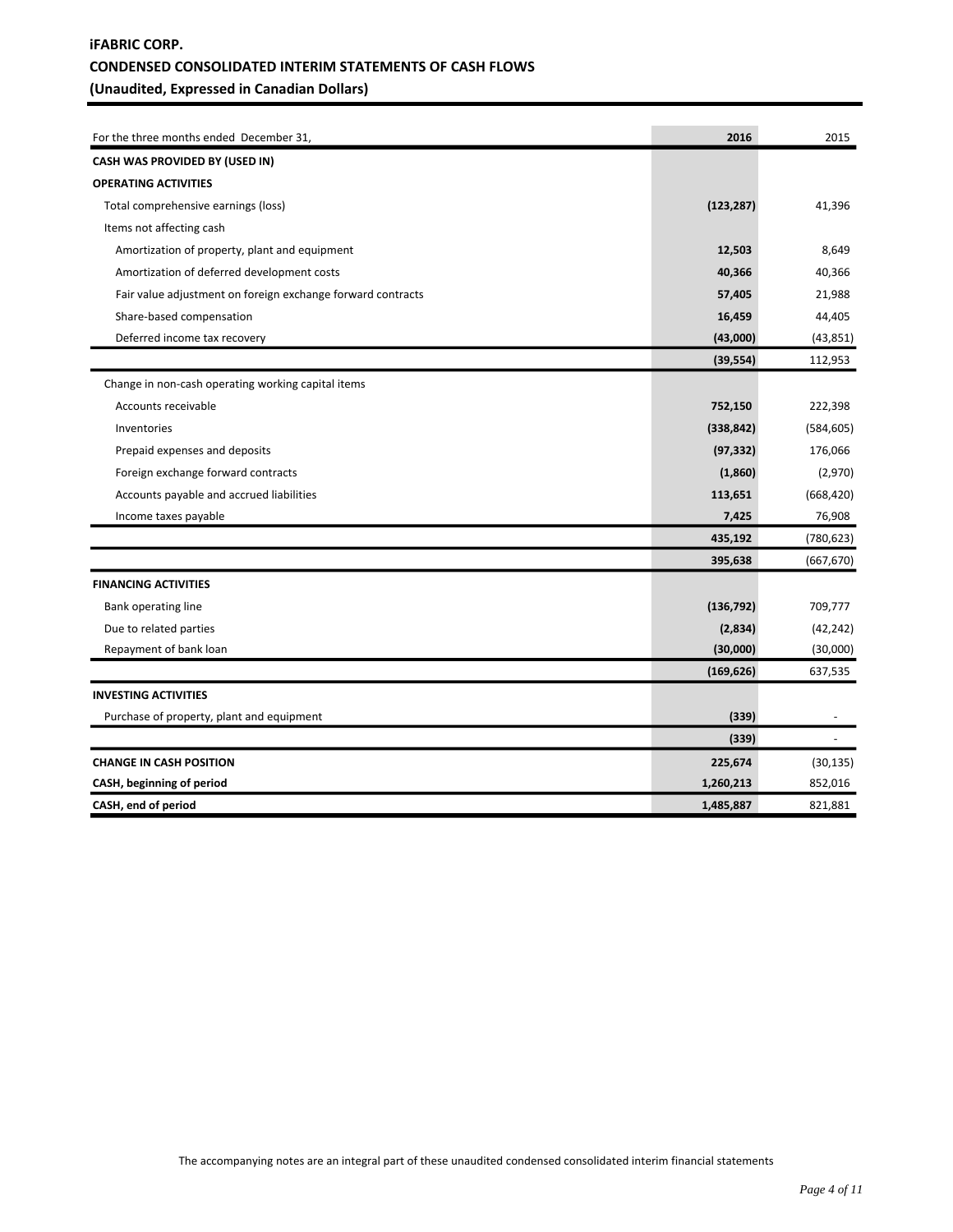#### **1. NATURE OF OPERATIONS**

iFabric Corp. ("iFabric or the Company") is a Canadian public company, incorporated under the Alberta Business Corporations Act and is domiciled in Canada. iFabric is listed on the Toronto Stock Exchange ("TSX") under the trading symbol "IFA". The head office is located at 525 Denison Street, Unit 1, Markham, Ontario, Canada.

The Company's principle activities relate to the business of designing and distributing women's intimate apparel and sleepwear, as well as a range of complimenting accessories. The Company is also in the business developing and distributing a range of innovative products and treatments that are suitable for application to textiles, plastics, liquids, and hard surfaces. These products are designed to provide added benefits to the user.

#### **2. BASIS OF PREPARATION**

#### (a) **Statement of compliance**

These unaudited condensed consolidated interim financial statements have been prepared in accordance with International Financial Reporting Standards ("IFRS"), as issued by the International Accounting Standards Board ("IASB") on a basis consistent with those accounting policies followed by the Company in the most recent audited annual consolidated financial statements except where noted below. These unaudited condensed consolidated interim financial statements have been prepared under IFRS in accordance with IAS 34, Interim Financial Reporting. Certain information, in particular the accompanying notes, normally included in the audited annual consolidated financial statements prepared in accordance with IFRS has been omitted or condensed. Accordingly, these unaudited condensed consolidated interim financial statements do not include all the information required for full annual financial statements, and, therefore, should be read in conjunction with the audited annual consolidated financial statements and the notes thereto for the year ended September 30, 2016. Certain comparative figures have been reclassified to conform to the current year's presentation.

#### (b) **Basis of consolidation**

These unaudited condensed consolidated interim financial statements include the accounts of iFabric Corp., and its wholly-owned subsidiaries:

- (i) Coconut Grove Textiles Inc., which includes the consolidated accounts of:
	- a. Coconut Grove Pads Inc., a wholly-owned subsidiary;
	- b. CG Intimates Inc., a U.S. company and wholly-owned subsidiary;
	- c. 2074160 Ontario Inc., a 60%-owned subsidiary;
	- d. Intelligent Fabric Technologies (North America) Inc. a wholly-owned subsidiary, which includes the consolidated accounts of:
		- i. Intelligent Fabric Technologies Inc., a U.S. company and wholly-owned subsidiary;
		- ii. Intelligent Fabric Technologies (Taiwan), a Taiwanese branch office

(ii) Protx (Shanghai) Trading Co., Ltd., a company incorporated in China.

All inter-corporate balances and transactions have been eliminated on consolidation.

#### (c) **Seasonal fluctuations**

The interim period results of operations do not necessarily reflect results for the full fiscal year because of seasonal fluctuations that characterize the apparel and textiles industries.

#### (d) **Basis of measurement**

These unaudited condensed consolidated interim financial statements were prepared on a historical cost basis except for certain items which may be accounted for at fair value, as further discussed in the significant accounting policies of the most recent audited annual financial statements for the year ended September 30, 2016.

#### (e) **Functional and presentation currency**

These unaudited condensed consolidated interim financial statements are presented in Canadian dollars, which is the Company's functional currency.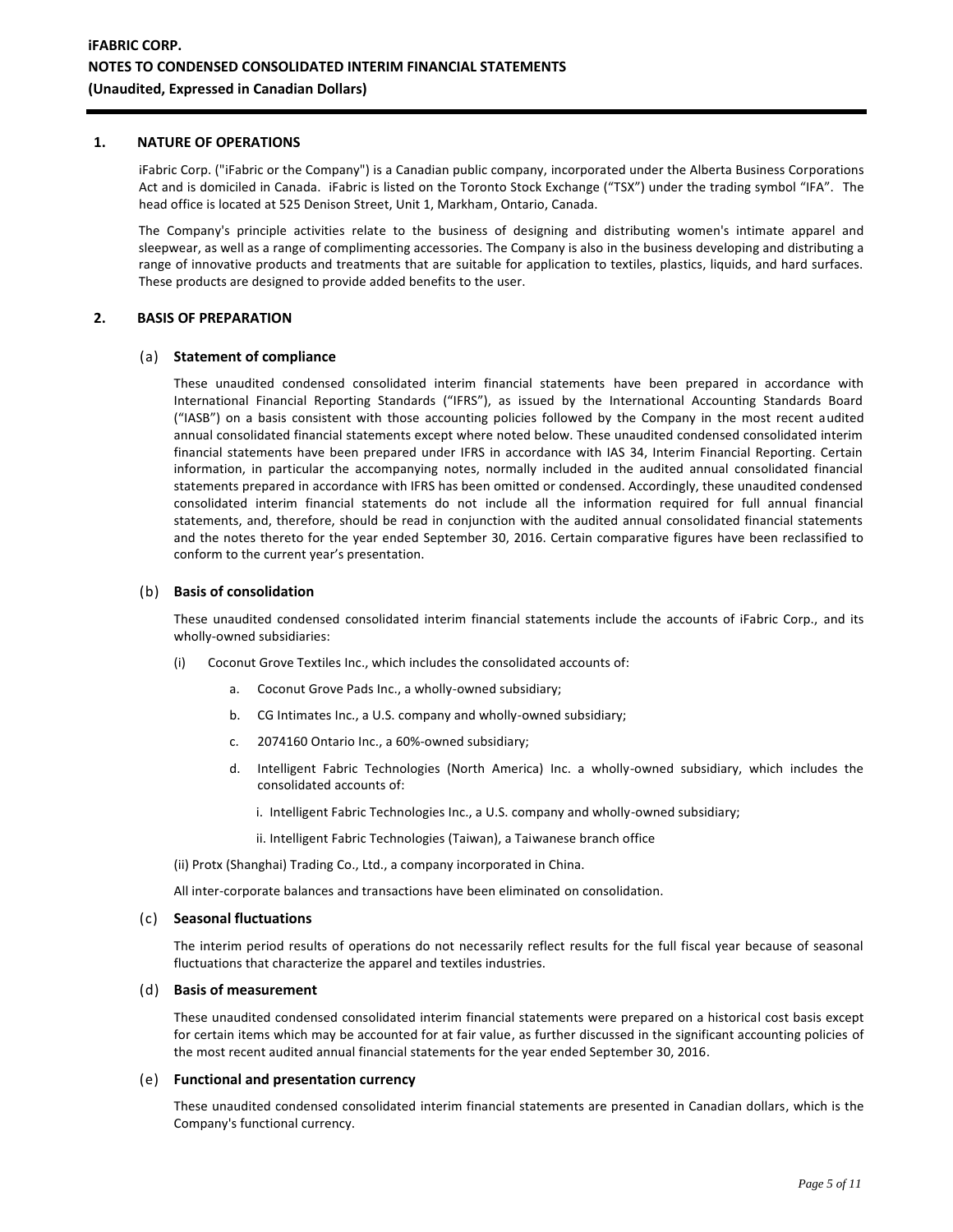### **3. SUMMARY OF SIGNIFICANT ACCOUNTING POLICIES**

The significant accounting policies as disclosed in the Company's audited annual consolidated financial statements for the year ended September 30, 2016 have been applied consistently in the preparation of these unaudited condensed consolidated interim financial statements, with the exception of the following:

#### **(a) Initial application of new standards, interpretations and amendments**

Certain pronouncements were issued by the IASB or the International Financial Reporting Interpretations Committee ("IFRIC") that are mandatory for annual periods beginning on or after January 1, 2016. As of October 1, 2016, the Company has adopted the following standards:

- i) Amendments to IAS 1, 'Presentation of Financial Statements', was issued by the IASB in December 2014, as part of its major initiative to improve presentation and disclosure in financial reports. These amendments will not require any significant change to current practice, but should facilitate improved financial statement disclosures. The amendments are effective for annual periods beginning on or after January 1, 2016, with early adoption permitted. The Company has assessed there to be no impact or adjustments necessary as a result of applying the revised rules.
- ii) 'Annual Improvements to IFRSs 2012-2014 Cycle' was approved by the IASB in September 2014. These improvements included amendments to a number of IFRSs as a result of the annual improvements project. The Company has assessed there to be no impact or adjustments necessary as a result of applying the revised rules.

#### **(b) Future changes to accounting standards**

Certain new standards, interpretations, amendments and improvements to existing standards were issued by the IASB or International Financial Reporting Interpretations Committee ("IFRIC") that are mandatory for accounting periods beginning on January 1, 2016 or later periods. The standards implemented or impacted that are applicable to the company are as follows:

- i) IFRS 9, 'Financial Instruments' was issued in November 2009 as the first step in its project to replace IAS 39 'Financial Instruments: Recognition and Measurement'. IFRS 9 introduces new requirements for classifying and measuring financial assets that must be applied for annual reporting periods beginning on or after January 1, 2018, with early adoption permitted. The IASB amended IFRS 9 in November 2013 to add new requirements for classifying and measuring financial liabilities, de-recognition of financial instruments, impairment and hedge accounting. The standard is not expected to have an impact on the Company's accounting for financial instruments and the Company has not yet decided when to adopt IFRS 9.
- ii) IFRS 15, 'Revenue From Contracts With Customers' was issued in May 2014. The standard provides a comprehensive framework for recognition, measurement, and disclosure of revenue from contracts with customers except for those that fall within the scope of IAS 17, 'Leases' or other applicable IFRS. Application of the standard is mandatory for annual reporting periods beginning on or after January 1, 2018, with early adoption permitted. The adoption of IFRS 15 is not expected to have an impact on the Company's accounting for revenue and the Company is currently assessing when to adopt IFRS 15.
- iii) IFRS 16, 'Leases', was published in January 2016, replacing IAS 17, 'Leases', and related interpretations. The standard introduces a single lessee accounting model and requires a lessee to recognize assets and liabilities for all leases with a term of more than 12 months, unless the underlying asset is of low value. A lessee is required to recognize a right-of-use asset representing its right to use the underlying asset and a lease liability representing its obligation to make lease payments. Lessors continue to classify leases as finance and operating leases. Other areas of the lease accounting model have been impacted, including the definition of a lease. Transitional provisions have been provided. IFRS 16 becomes effective for annual periods beginning on or after January 1, 2019, and is to be applied retrospectively. Early adoption is permitted if IFRS 15 has been adopted. The Company is currently assessing the impact of the new standard on its consolidated financial statements.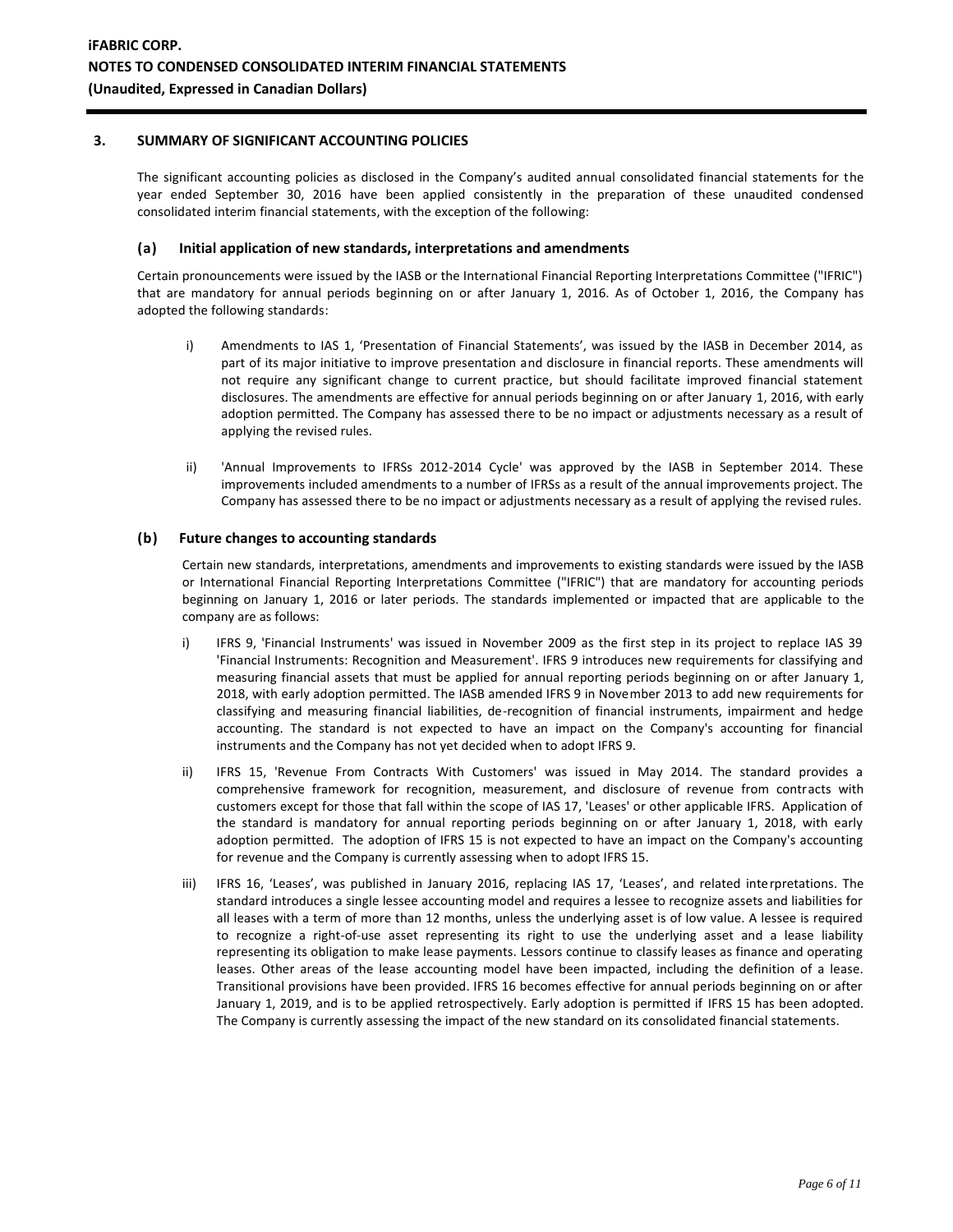#### **4. ACCOUNTS RECEIVABLE**

|                                     | December 31,<br>2016 | September 30,<br>2016 |
|-------------------------------------|----------------------|-----------------------|
| Trade receivables                   | 2,100,847            | 2,902,312             |
| Allowance for doubtful accounts     | (2,788)              | (8, 213)              |
| Allowance for discounts and rebates | (23, 635)            | (66, 500)             |
| Other                               | 3,605                | 2,580                 |
|                                     | 2,078,029            | 2,830,179             |

#### **5. INVENTORIES**

Inventories represent the carrying amount of merchandise for resale. During the three months ended December 31, 2016, the amount of inventories charged to net earnings was \$1,729,479 (2015 - \$1,195,960) and the amount of inventory writedowns were \$797 (2015 - nil). There were no reversals of prior period write-downs of inventory.

### **6. PREPAID EXPENSES AND DEPOSITS**

|                                   | December 31,<br>2016 | September 30,<br>2016 |
|-----------------------------------|----------------------|-----------------------|
| Prepaid expenses and other assets | 137,831              | 66,708                |
| Deposits paid to suppliers        | 296,201              | 269,992               |
|                                   | 434,032              | 336,700               |

#### **7. FOREIGN EXCHANGE FORWARD CONTRACTS**

The Company enters into foreign exchange forward contracts to manage the risks associated with exchange rate fluctuations. The balance is comprised of the following:

|                                                           | December 31,<br>2016 | September 30,<br>2016 |
|-----------------------------------------------------------|----------------------|-----------------------|
| Margin balance – cash deposit                             | 80,562               | 78,702                |
| Mark to market variance – gain (loss) on foreign exchange | (48, 915)            | 8,490                 |
|                                                           | 31,647               | 87,192                |

As at December 31, 2016, the Company had contracted to sell 50,000 British Pounds Sterling ("GBP") and sell 1,200,000 U.S Dollars ("USD") .

For the three months ended December 31, 2016, there is a loss on foreign exchange of \$57,405 (2015 - \$21,988 loss) recognized in net earnings (loss), with respect to changes in fair value of the Company's foreign exchange forward contracts.

#### **8. CREDIT FACILITIES**

One of the Company's subsidiaries has a demand operating loan with a tier one Canadian bank available to a maximum of \$2,000,000, against which \$753,112 was outstanding as at December 31, 2016 (September 30, 2016 – \$889,903). The loan facility bears interest at the bank's prime lending rate plus 0.90%. The purpose of the credit facility is to provide for ongoing operating requirements including the financing of accounts receivable and inventories. The facility is secured by General Security Agreements covering all the assets of two subsidiary companies, their accounts receivable insurance, an assignment of their fire insurance, and a guarantee in the amount of \$1,000,000 from a third subsidiary of the Company. In addition, the Company has credit card facilities amounting to \$50,000 Canadian dollars and \$25,000 U.S. dollars, which are subject to the same security arrangements.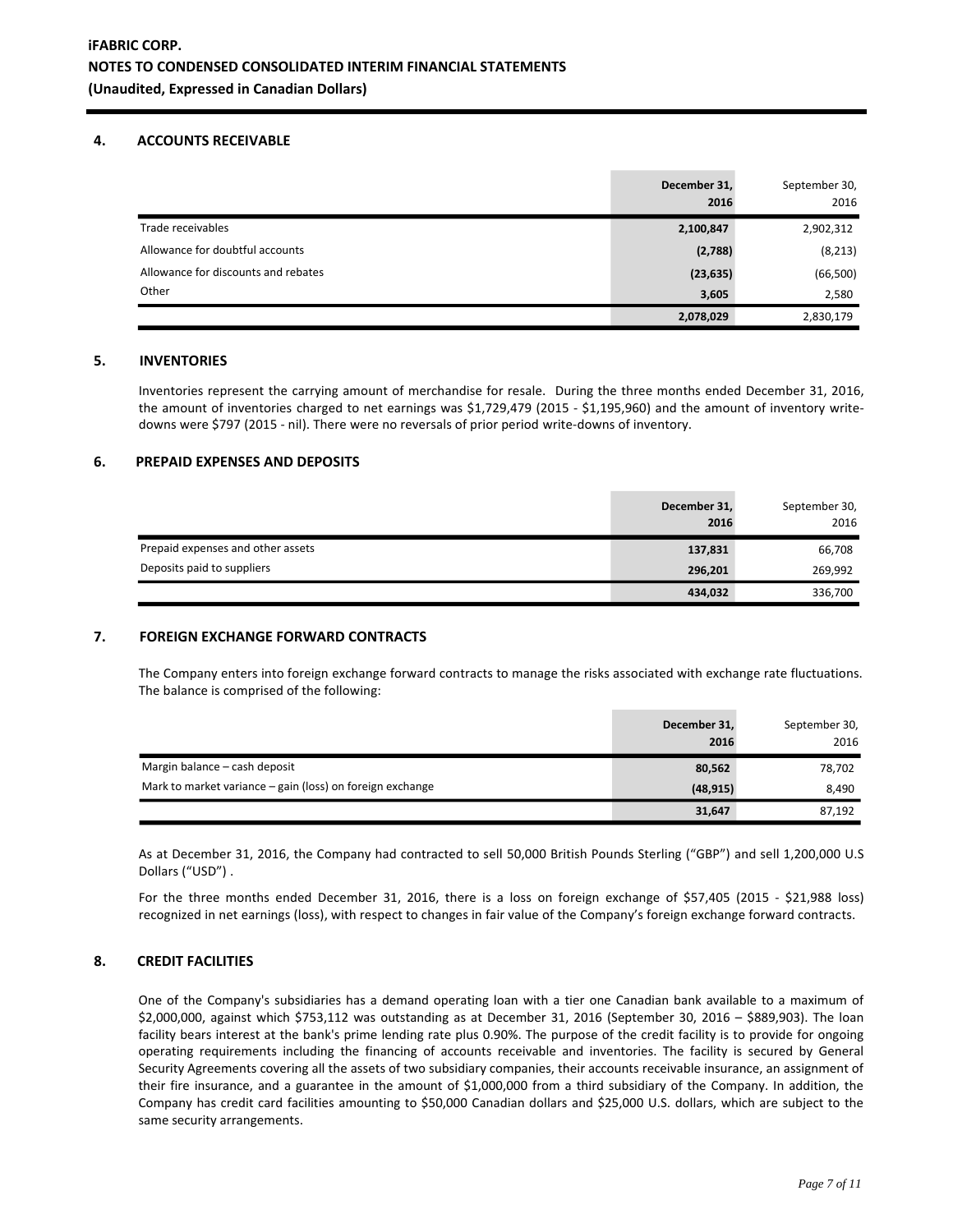### **9. ACCOUNTS PAYABLE AND ACCRUED LIABILITIES**

|                            | December 31,<br>2016 | September 30,<br>2016 |
|----------------------------|----------------------|-----------------------|
| Trade payables             | 1,387,088            | 1,208,152             |
| Government remittances     | 125,591              | 131,632               |
| <b>Accrued liabilities</b> | 168,073              | 227,317               |
| Tenants deposits           | 8,847                | 8,847                 |
|                            | 1,689,599            | 1,575,948             |

#### **10. SEGMENTED INFORMATION**

The Company has three reportable operating segments, as described below. The reportable segments offer different products and services, and are managed separately because they require different marketing strategies, technologies, and resource allocations. For each of the operating segments, the CEO and CFO (the chief operating decision makers) review internal management reports on at least a quarterly basis. The following describes the operations in each of the reportable segments:

- Intimate Apparel: Includes the design and distribution of women's intimate apparel, sleepwear and accessories.
- Intelligent Fabrics: Includes the development and distribution of innovative products and treatments that are suitable for application to textiles, plastics, liquids, and hard surfaces. These products are designed to provide added benefits to the user.
- Other: Includes leasing of property to group companies, related parties and third parties.

Inter-segment transactions are made at prices that approximate market rates.

There has been no material change in the total assets for each reportable segment since the last annual audited financial statements.

| Three months ended December 31, 2016 | Intimate<br>Apparel | Intelligent | Corporate Items |                   | Fabrics Other Segments and Eliminations |  | Consolidated |
|--------------------------------------|---------------------|-------------|-----------------|-------------------|-----------------------------------------|--|--------------|
| Revenue                              |                     |             |                 |                   |                                         |  |              |
| Third party                          | 1,785,939           | 1,290,581   | 25,600          | $\qquad \qquad -$ | 3,102,120                               |  |              |
| Inter-segment                        | 5.400               | 52.299      | 41,704          | (99, 403)         | $\blacksquare$                          |  |              |
| <b>Total Revenue</b>                 | 1,791,339           | 1,342,880   | 67,304          | (99, 403)         | 3,102,120                               |  |              |
| Earnings (loss) before income taxes  | (170, 688)          | (4,065)     | 6.346           | 16,468            | (151, 939)                              |  |              |

|                                      | Intimate  | Intelligent | Corporate Items                         |                          |              |  |
|--------------------------------------|-----------|-------------|-----------------------------------------|--------------------------|--------------|--|
| Three months ended December 31, 2015 | Apparel   |             | Fabrics Other Segments and Eliminations |                          | Consolidated |  |
| Revenue                              |           |             |                                         |                          |              |  |
| Third party                          | 3,183,307 | 106.029     | 39,674                                  | $\overline{\phantom{0}}$ | 3,329,010    |  |
| Inter-segment                        | 10.800    | -           | 38.925                                  | (49, 725)                | ٠            |  |
| <b>Total Revenue</b>                 | 3.194.107 | 106.029     | 78.599                                  | (49.725)                 | 3,329,010    |  |
| Earnings (loss) before income taxes  | 263,752   | (248, 656)  | 7.226                                   | 52,132                   | 74,454       |  |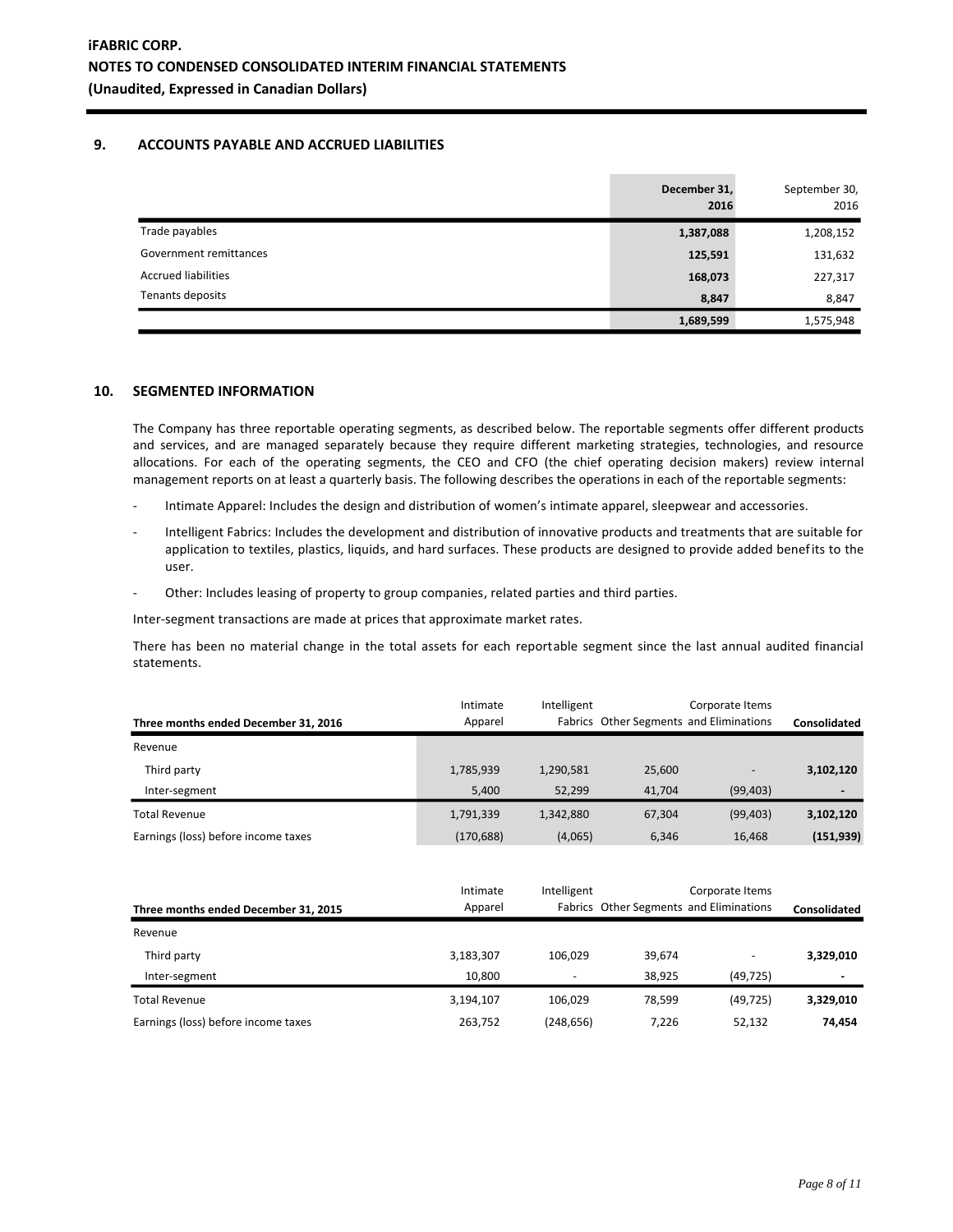#### **10. SEGMENTED INFORMATION,** *continued*

The following summarizes external sales revenue for the Company by geographic operating segments:

| Three months ended December 31, | 2016      | 2015      |
|---------------------------------|-----------|-----------|
| External sales revenue          |           |           |
| Canada                          | 226,712   | 165,319   |
| <b>United States</b>            | 1,379,161 | 2,770,530 |
| United Kingdom                  | 261,134   | 320,704   |
| Southeast Asia and other        | 1,235,113 | 72,457    |
| Total                           | 3,102,120 | 3,329,010 |

All of the Company's non-current assets are located in Canada.

## **11. EARNINGS (LOSS) PER SHARE**

Basic earnings (loss) per share is calculated using the weighted average number of shares outstanding during the period. Diluted earnings (loss) per share is calculated to reflect the dilutive effect of warrants and stock options outstanding. The calculation of basic and diluted earnings (loss) per share is based on net loss attributable to iFabric Corp.'s shareholders for the three months ended December 31, 2016 of \$125,375 (earnings of \$39,588 for the three months ended December 31, 2015). The number of shares used in the earnings (loss) per share calculation is as follows:

| Three months ended December 31,                         | 2016           | 2015       |
|---------------------------------------------------------|----------------|------------|
| Weighted average number of shares outstanding - basic   | 25,989,750     | 25,899,750 |
| Dilutive effect of options                              | $\blacksquare$ | 1,203,271  |
| Weighted average number of shares outstanding - diluted | 25,989,750     | 27,103,021 |

For the three months ended December 31, 2016, 1,630,000 options and 203,625 warrants were excluded from the calculation of diluted loss per share as these instruments were deemed to be anti-dilutive. For the three months ended December 31, 2015, 225,000 options and 232,133 warrants were excluded from the calculation of diluted earnings per share as these instruments were deemed to be anti-dilutive.

#### **12. CAPITAL STOCK**

#### (a) **Authorized, issued and outstanding**

Authorized: Unlimited number of common shares

|                                                     | Number of<br>common shares | Common share<br>capital |
|-----------------------------------------------------|----------------------------|-------------------------|
| Balance at September 30, 2016 and December 31, 2016 | 25,989,750                 | 2,807,538               |
|                                                     |                            |                         |
|                                                     | Number of<br>common shares | Common share<br>capital |
| Balance at September 30, 2015 and December 31, 2015 | 25,899,750                 | 2,743,530               |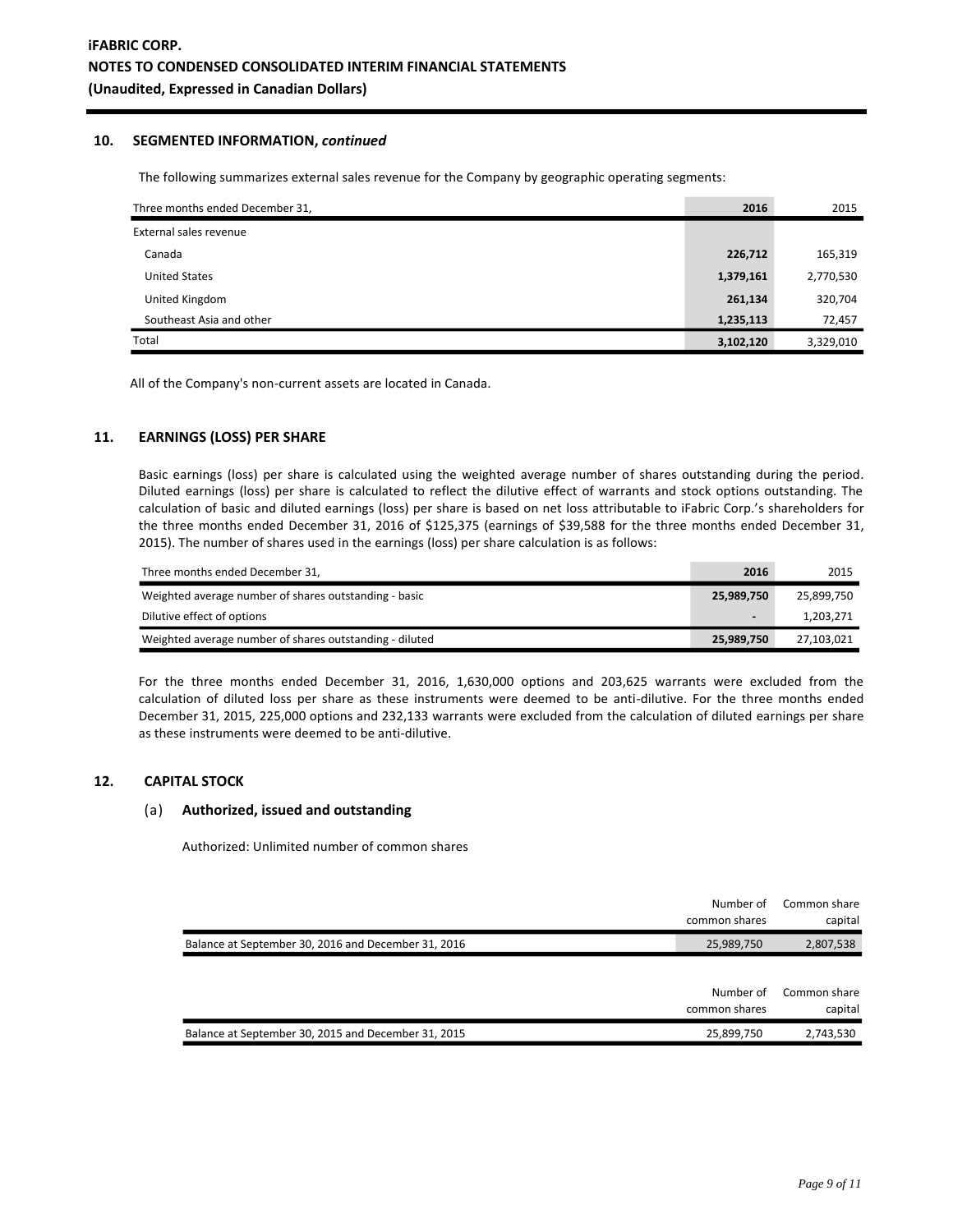## **12. CAPITAL STOCK,** *continued*

## (b) **Stock option plan**

The Company has reserved 10% of the issued and outstanding common shares for issuance under its stock option plan. The status of the Company's stock option plan is summarized as follows:

|                                                     | Number of stock<br>options | Weighted average<br>exercise price |
|-----------------------------------------------------|----------------------------|------------------------------------|
| Balance at September 30, 2016 and December 31, 2016 | 1,630,000                  | 1.00                               |
|                                                     | Number of stock<br>options | Weighted average<br>exercise price |
| Balance at September 30, 2015 and December 31, 2015 | 1,720,000                  | 0.80                               |

As of December 31, 2016, the following options were outstanding and exercisable:

|                    | <b>Options Outsanding</b> |           |                                   | <b>Options Exercisable</b> |                                  |
|--------------------|---------------------------|-----------|-----------------------------------|----------------------------|----------------------------------|
|                    |                           | Weighted  |                                   |                            |                                  |
|                    |                           | average   |                                   |                            |                                  |
|                    |                           | remaining | Weighted                          |                            | Weighted                         |
|                    | Number of stock           |           | contractual life average exercise |                            | Number of stock average exercise |
| Expiry date        | options                   | (years)   | price                             | options                    | price                            |
| September 17, 2018 | 75,000                    | 1.71      | 2.90                              | 75,000                     | 2.90                             |
| January 16, 2023   | 1,305,000                 | 6.04      | 0.40                              | 1,305,000                  | 0.40                             |
| April 1, 2024      | 150,000                   | 7.25      | 4.15                              | 100.000                    | 4.15                             |
| May 6, 2025        | 100,000                   | 8.35      | 2.70                              | 100,000                    | 2.70                             |
|                    | 1,630,000                 | 6.09      | 1.00                              | 1,580,000                  | 0.90                             |

#### (c) **Warrants**

The following tables summarize changes in the status of the Company's outstanding warrants:

|                                                   | warrants  | Weighted<br>Number of average exercise<br>price |
|---------------------------------------------------|-----------|-------------------------------------------------|
| Balance, September 30, 2016                       | 232,133   | 5.10                                            |
| Expired (i)                                       | (28, 508) | 4.00                                            |
| Balance, Decemner 31, 2016                        | 203,625   | 5.25                                            |
|                                                   | warrants  | Weighted<br>Number of average exercise<br>price |
| Balance, September 30, 2015 and December 31, 2015 | 232,133   | 5.10                                            |

(i) On December 13, 2016, 28,508 previously outstanding warrants expired. As a result, the Company transferred \$125,568 from its Warrants equity reserve to contributed surplus.